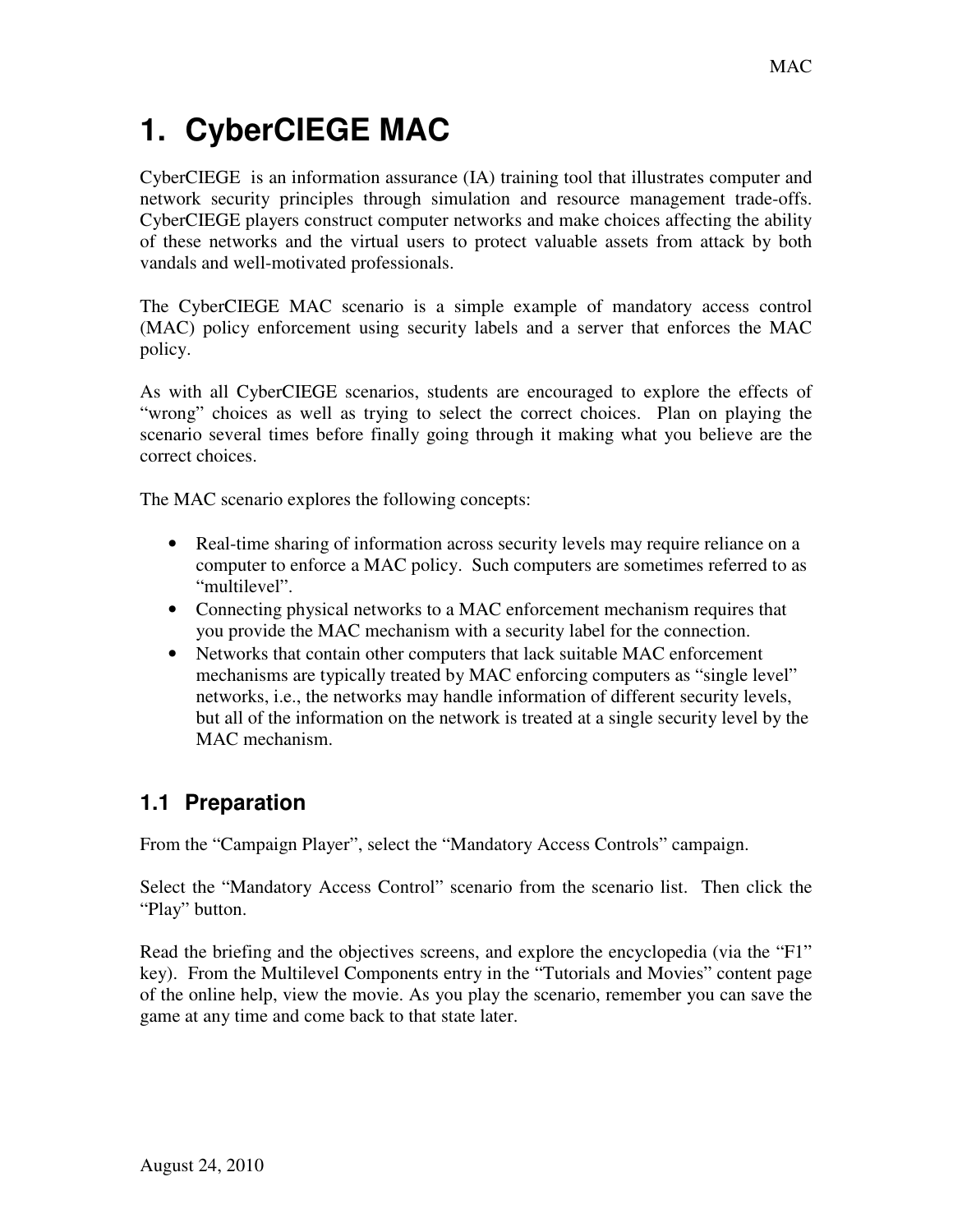### **1.2 Play**

#### **1.2.1 Phase 1 – Assign Security Labels to Network**

- Read the briefing in the GAME tab and check your objectives in the OBJECTIVES tab.
- Look at the labels of the assets via the ASSET tab. Look at the user clearances via the USER tab. Also look at the user goals and notice how they need to share the asset that is on the server.
- In the OFFICE screen, start the simulation and notice how both users are failing a goal because of their inability to share the "Open Source Reports" asset.
- Go to the NETWORK tab. Notice Joe's workstation is already connected to the LAN1 network and Jill's workstation is connected to the LAN2 network.
- Connect each network to Server by first selecting the server (click on it) and then click the LAN1 and the LAN2 buttons in the upper right.
- Right click on the server, select Networks and "Label Single Level Network" and then assign labels to each of the two networks.

*Question 1. What label did you assign to the network connected to Jill's workstation?* 

*Question 2. What would you expect to happen if you assigned the other label to Jill's workstation? Give it a try.* 

### **1.3 Clean Up**

Exit the scenario by clicking the **Quit** button in the GAME screen.

Collect the game logs into a zipped folder by clicking the "**Advanced**" menu button and selecting "**Collect Logs**". Feel free to provide comments on the game within the provided space. Enter your NPS User ID as the user name in the field. Then click "**OK**" to create the zipped file on the desktop.

If you are running the exercise in the NPS Lab:

- copy the logCollection.zip file from the VM's desktop

 - Minimize the VM (click on the "\_" in the grey bar at the top of the screen)

- paste it into the workstation host's desktop "CyberCIEGE-Logs" folder.

- if prompted to overwrite the file, click **Yes**.

If you are running the exercise outside of the NPS Lab: - please email the logCollection.zip file to CyberCIEGELogs@nps.edu.